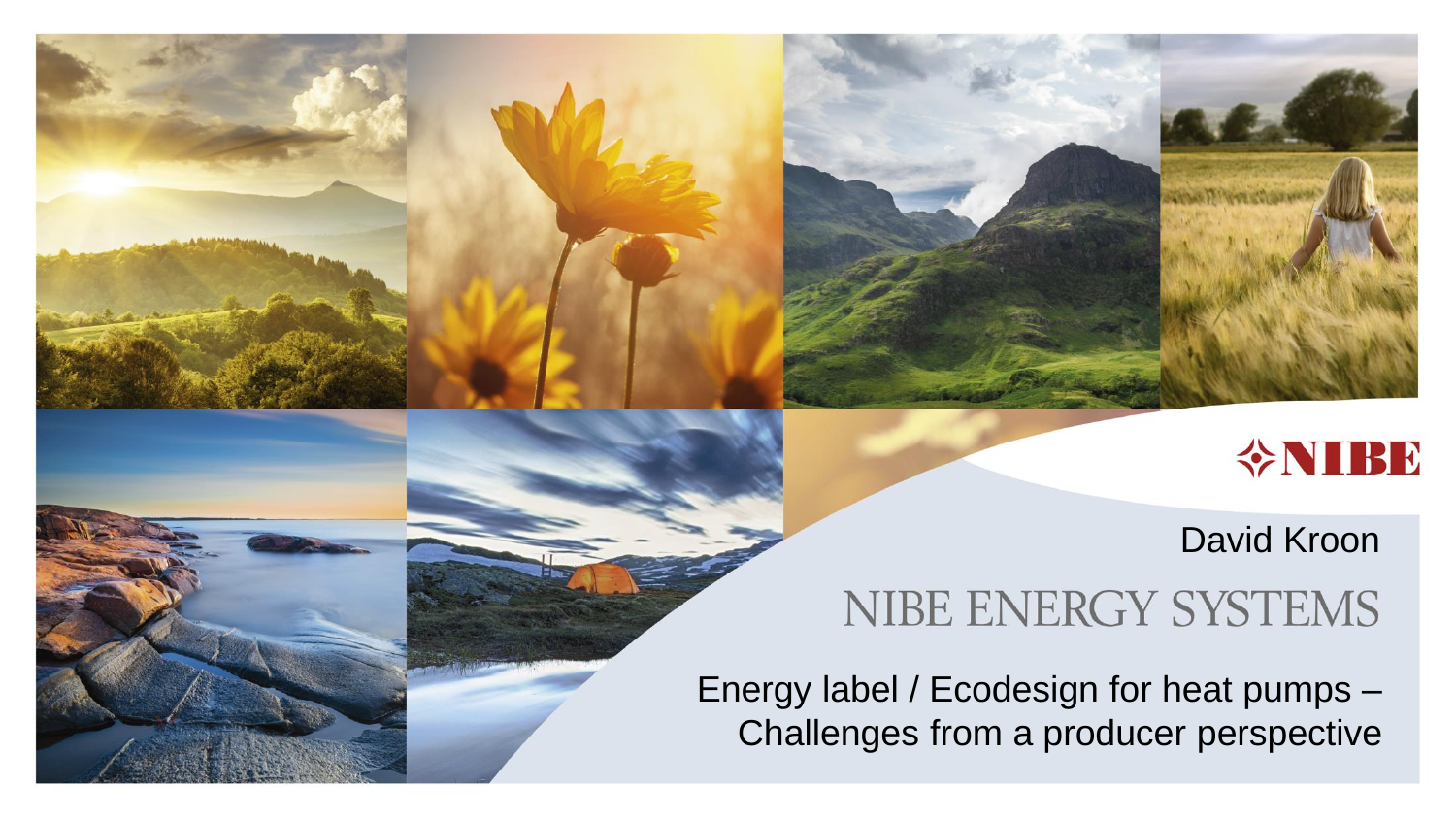# <u>Products produced or sold by NIBE Energy System</u>

- Heat pumps (both for space heating and hot water)
	- o Brine/water HPs
	- o Air/water HPs
	- o Exhaust air HPs
- Electrical boilers
- Biomass boilers *Lot 15*
- Electrical storage water heaters
- Hot water heat pumps
- Storage tanks
- Ventilation units
- 

• Air/air HPs *Lot 6/10*

*Lot 2*

$$
\diamondsuit\textbf{NIBE}
$$

*Lot 1*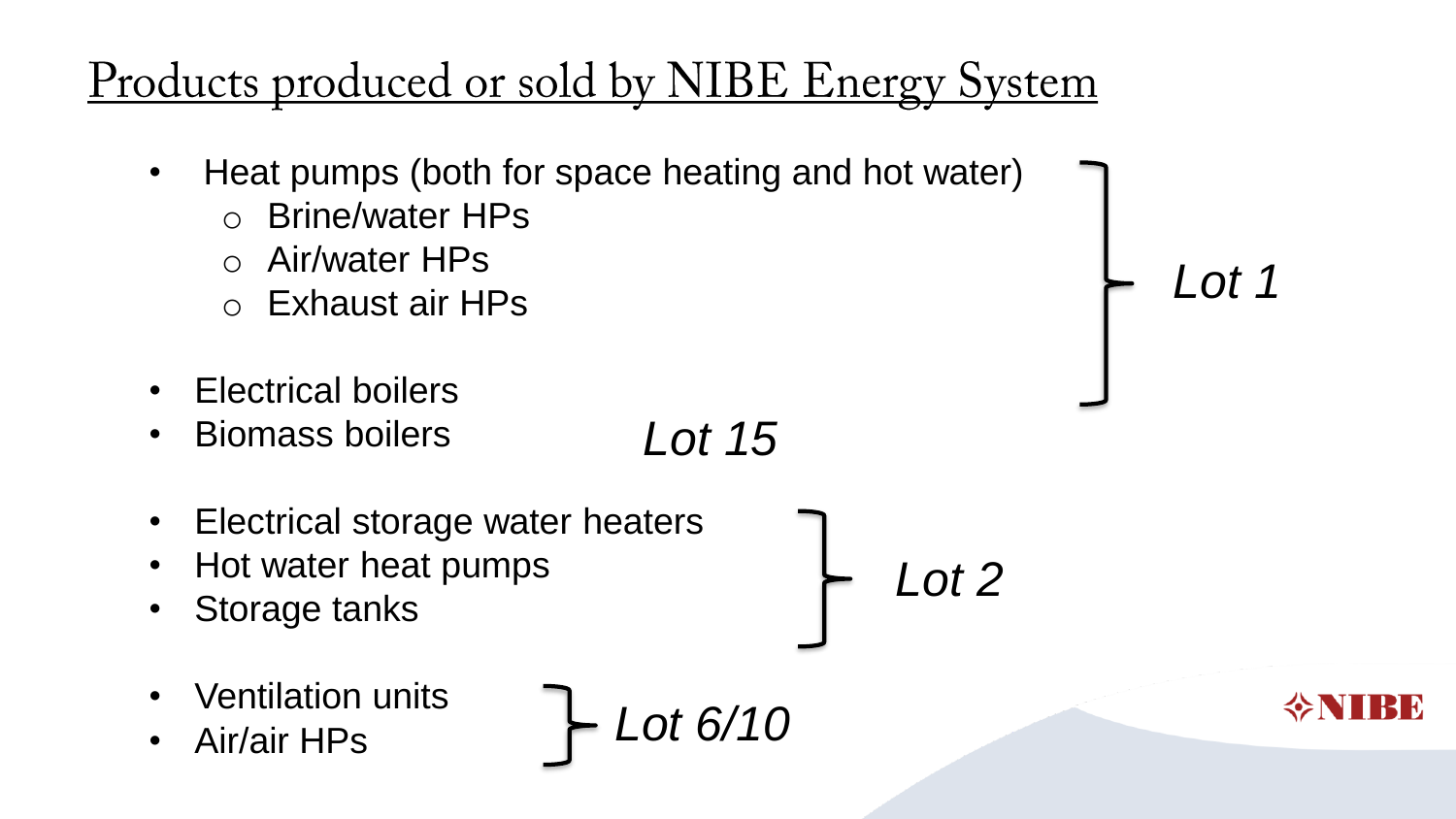(Lot1 – products)

- NIBE has followed the process since the first Working document were published
- NIBE used mostly EHPA and the Swedish energy agency to communicate with the EC
- Main benefits of the final version of the Regulations 811/813
	- *Efficiency was based on SCOP according to EN14825*
		- *3 climates (cold, average and warm) were mandatory*
		- *Efficiencies based on heating system temperatures 35C / 55C*
	- *Several technologies included under the same Lot*
		- *Heat pumps can be compared with oil and gas boilers etc*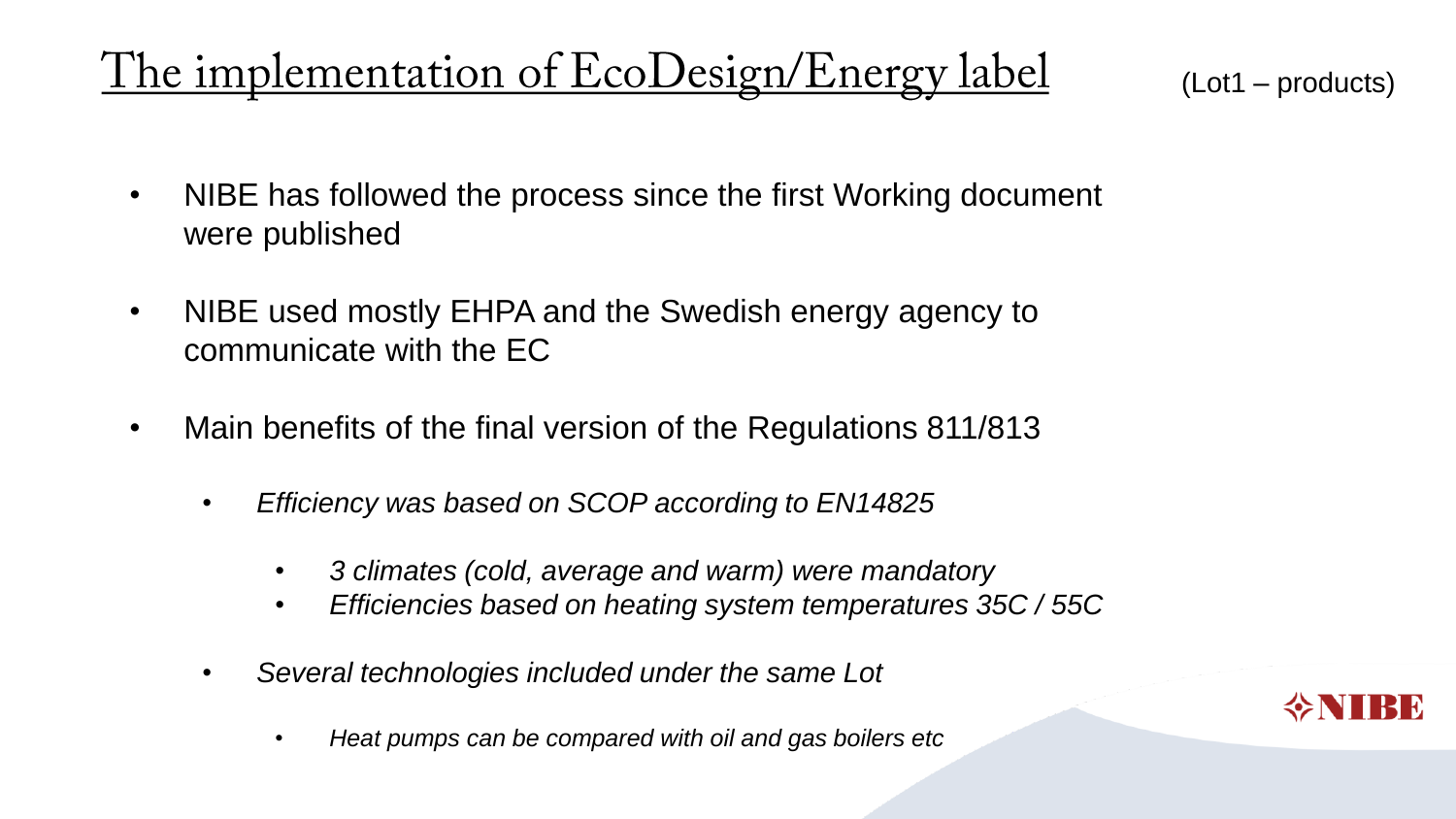- Main disadvantages of the final version of the Regulations 811/813
	- *Energy label only showing efficiency class for Average climate*
	- *No efficiency values on the Energy label*
	- *Confusion around the use of the product labels and package labels*



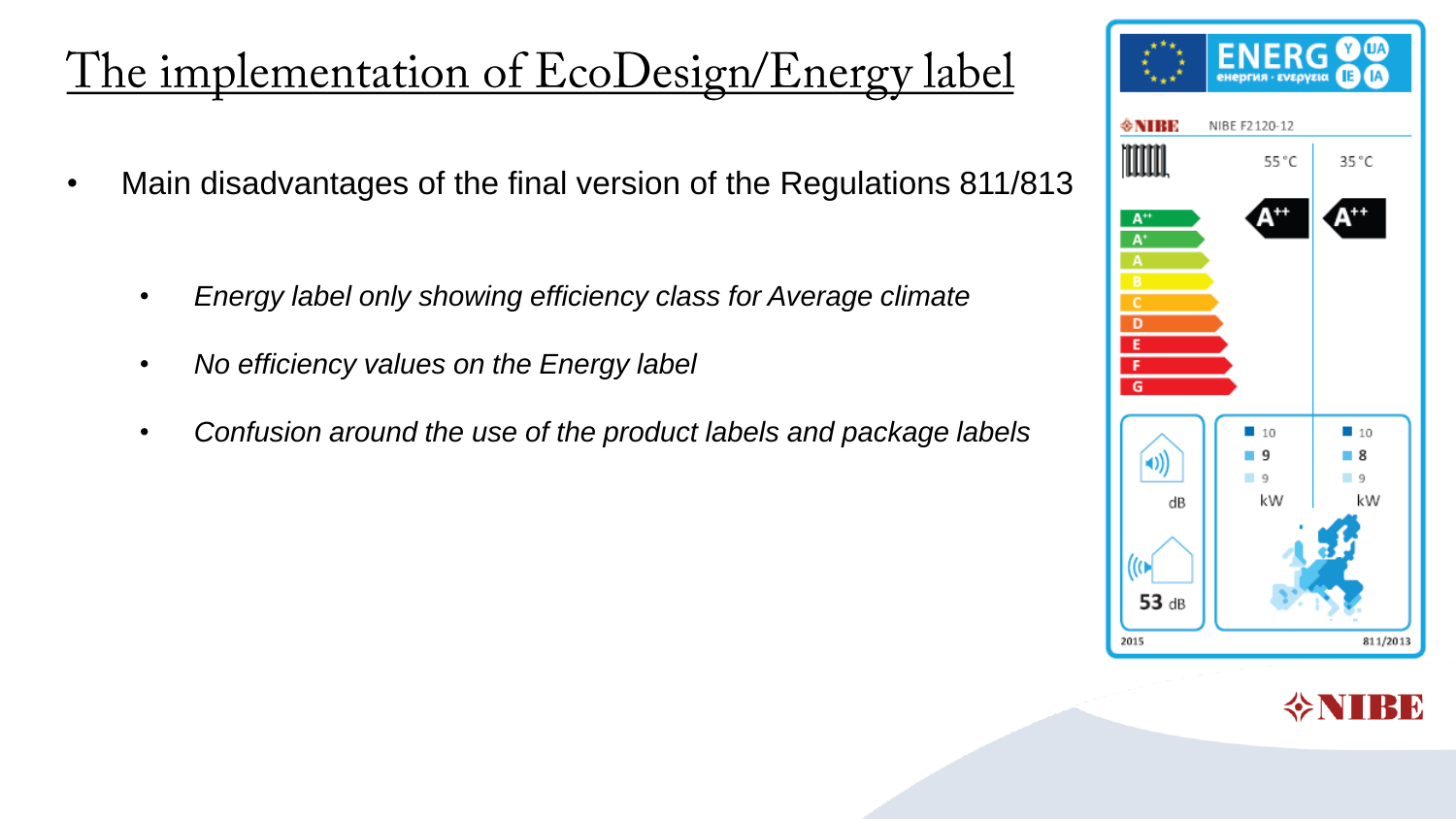*Confusion about the use of the product labels and package labels*

- According to the definition, a "Package" is:
	- 1. One or more space heater or combination heater + temperature control
	- 2. One or more space heater or combination heater + temperature control + solar device

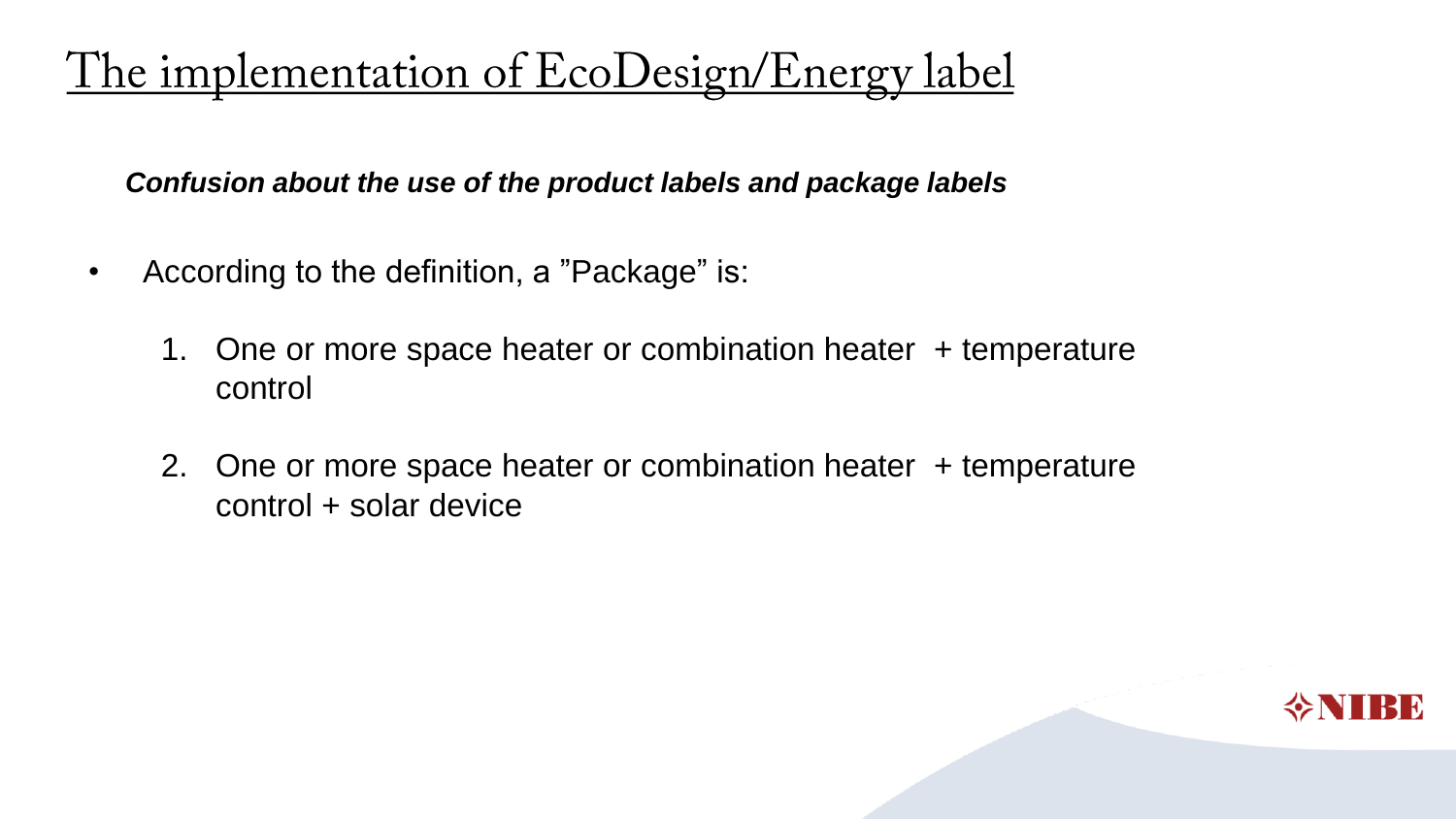*Confusion about the use of the product labels and package labels*





**INTER**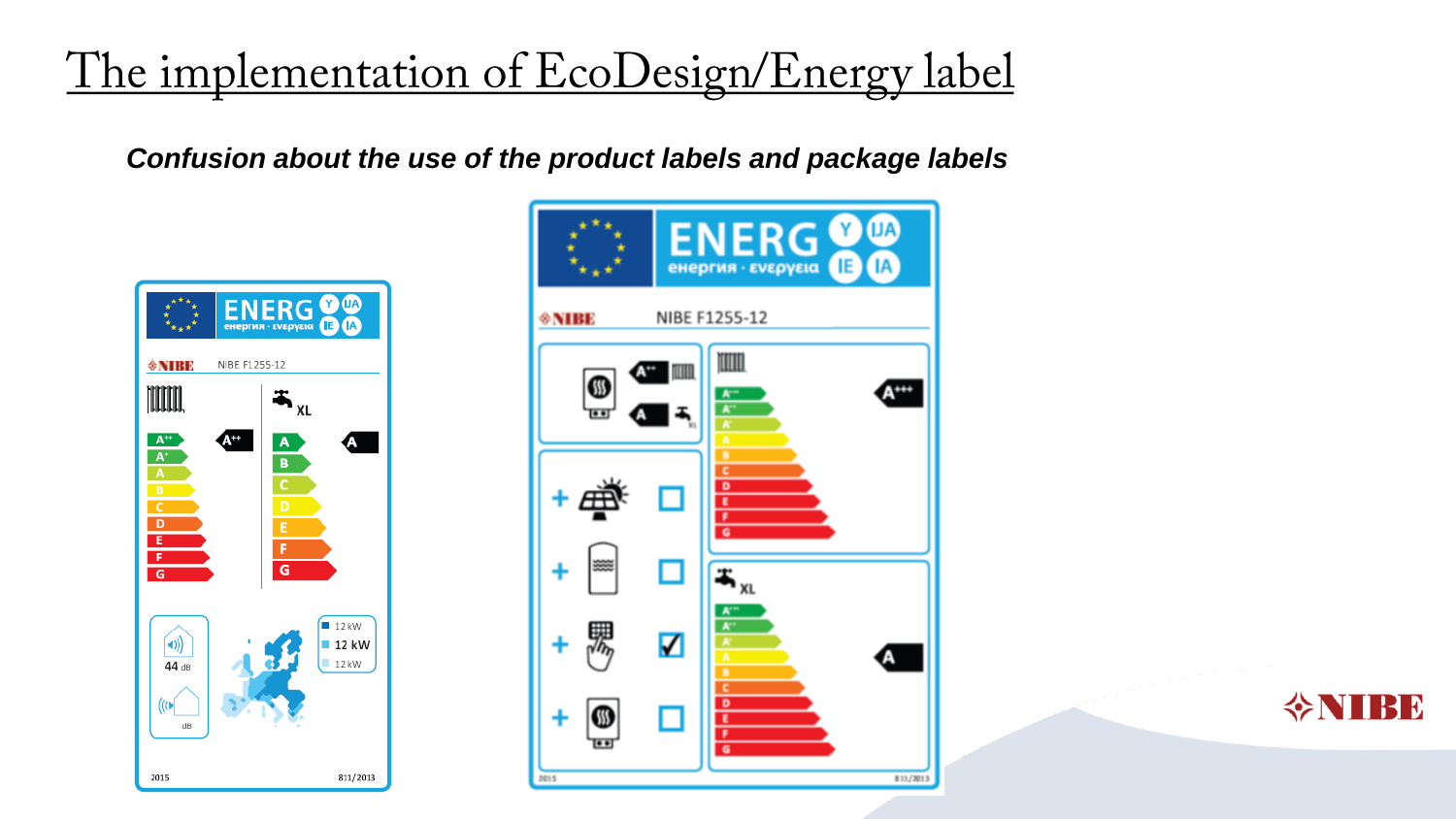*Confusion about the use of the product labels and package labels*

- Heat pump space heaters in combination with hot water storage tanks
	- *- This is not a Package – It becomes a "Combination heater"!*
	- *- Not considered in the Regulation – no method described how to deal with this*
		- *1. Installer leave out the hot water performance*
		- *2. Manufacture tests or estimates the hot water performance for the combination*

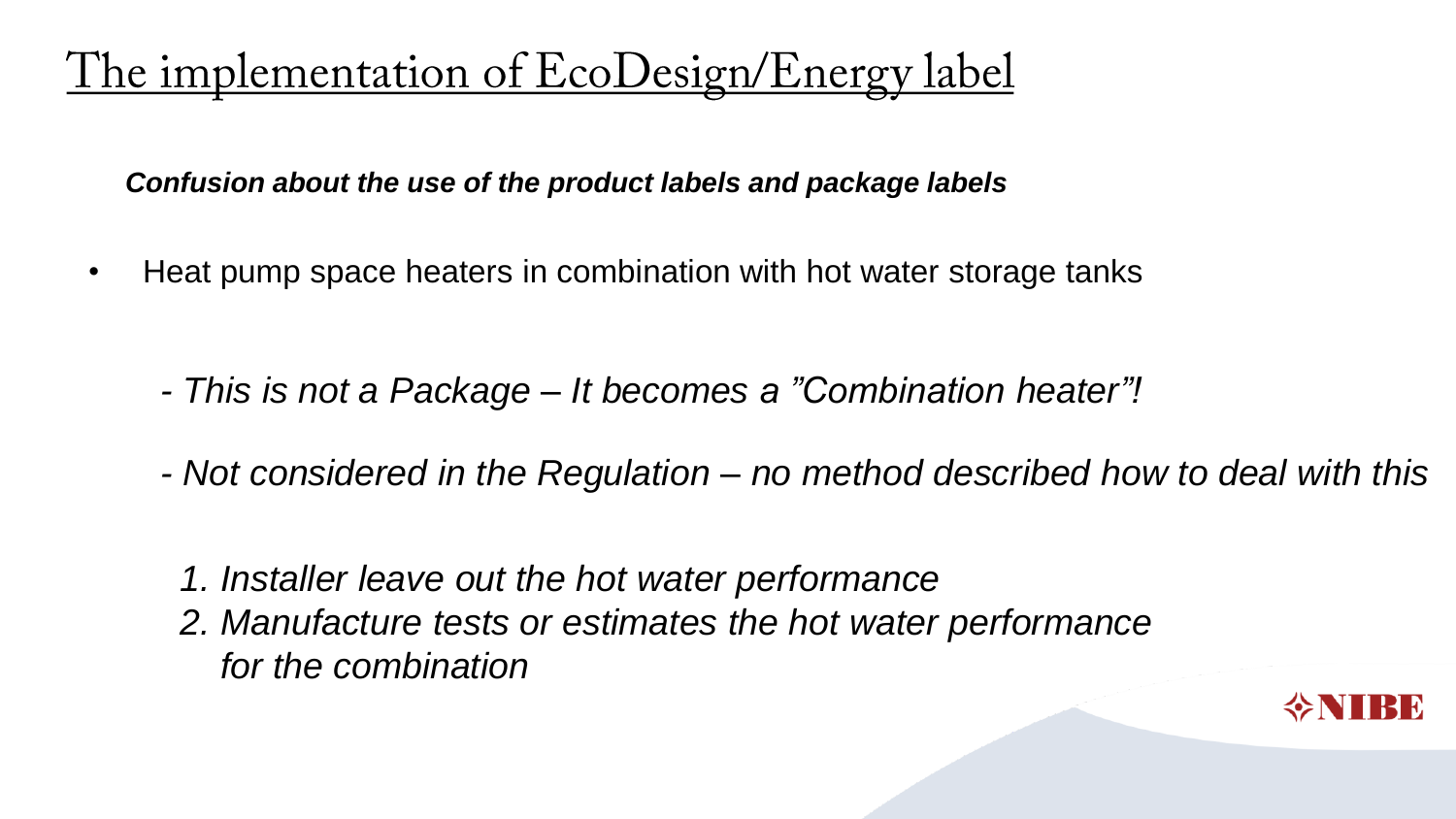#### *Requirements of test data and parameters in the technical documentation*

| Model(s):                                                 |                   |         |                            | <b>NIBE F1255-12</b>                                                        |                                    |                |          |                          |  |
|-----------------------------------------------------------|-------------------|---------|----------------------------|-----------------------------------------------------------------------------|------------------------------------|----------------|----------|--------------------------|--|
| Type of heat source/sink:                                 |                   |         |                            | <b>Brine-to-water</b>                                                       |                                    |                |          |                          |  |
| Low-temperature heat pump:                                |                   |         |                            | No                                                                          |                                    |                |          |                          |  |
| Equipped with supplementary heater:                       |                   |         |                            | Yes                                                                         |                                    | 令NIBE          |          |                          |  |
| Heat pump combination heater:                             |                   |         |                            | Yes                                                                         |                                    |                |          |                          |  |
| <b>Climate</b> condition:                                 |                   | Average |                            |                                                                             |                                    |                |          |                          |  |
| Temperature application:                                  |                   |         | Medium temperature (55 °C) |                                                                             |                                    |                |          |                          |  |
| Applied standards: EN14825 and EN16147                    |                   |         |                            |                                                                             |                                    |                |          |                          |  |
|                                                           |                   |         |                            | Seasonal space heating energy                                               |                                    |                |          |                          |  |
| <b>Rated heat output</b>                                  | Prated            | 12.4    | kW                         | efficiency                                                                  |                                    | η,             | 157      | X                        |  |
| Declared capacity for part load at outdoor temperature Ti |                   |         |                            | Declared coefficient of performance for part load at outdoor temperature Ti |                                    |                |          |                          |  |
| $Ti = -7oC$                                               | Pdh               | 11.1    | kW                         | $Ti = -7 °C$                                                                |                                    |                | 3.18     | ۰                        |  |
| Ti = +2 °C                                                | Pdh               | 6.8     | kW                         |                                                                             | $Ti = +2 °C$                       |                | 4.12     |                          |  |
| $Ti = +7 °C$                                              | Pdh               | 4.4     | kW                         |                                                                             | $Ti = +7 °C$                       |                | 4.67     | $\overline{a}$           |  |
| $Ti = +12 °C$                                             | Pdh               | 2.6     | kW                         | $Ti = +12 °C$                                                               |                                    |                | 5.06     | $\overline{a}$           |  |
| $Ti = Div$                                                | Pdh               | 12.3    | kW                         | $Ti = biv$                                                                  |                                    |                | 2.91     |                          |  |
| $Ti = TOL$                                                | Pdh               | 12.3    | kW                         | $Ti = TOL$                                                                  |                                    |                | 2.91     | $\overline{a}$           |  |
| Ti = -15 °C (if TOL < -20 °C)                             | Pdh               |         | kW                         |                                                                             | Ti = -15 °C (if TOL < -20 °C)      |                |          |                          |  |
|                                                           |                   |         |                            |                                                                             |                                    | TOL            |          |                          |  |
| <b>Bivalent temperature</b>                               | TEM               | $-10$   | ٩C                         |                                                                             | <b>Operation limit temperature</b> |                | $-10$    | ٩C                       |  |
| Cycling interval capacity for heating                     | Peych             |         | kW                         |                                                                             | <b>Cycling interval efficiency</b> |                |          | $\overline{\phantom{a}}$ |  |
| <b>Decradation co-efficient</b>                           | Cdh               | 0.99    |                            |                                                                             | Heating water operating limit      |                | 65       | ۹C                       |  |
| Power consumption in modes other than active mode         |                   |         |                            | Supplementary heater                                                        |                                    |                |          |                          |  |
| Off mode                                                  | Porr              | 0.005   | kW                         | <b>Rated heat output</b>                                                    |                                    |                | 0.1      | kW                       |  |
| Thermostat-off mode                                       | $P_{TO}$          | 0.015   | kW                         |                                                                             |                                    |                |          |                          |  |
| Standby mode                                              | P <sub>on</sub>   | 0.007   | kW                         | Type of energy input                                                        |                                    |                | Electric |                          |  |
| Crankcase heater mode                                     | $P_{CK}$          | o       | <b>LW</b>                  |                                                                             |                                    |                |          |                          |  |
| Other items                                               |                   |         |                            |                                                                             |                                    |                |          |                          |  |
| <b>Capacity control</b>                                   | variable          |         |                            |                                                                             | Rated air flow rate, outdoors      |                |          | $m^2/h$                  |  |
|                                                           |                   |         |                            |                                                                             |                                    |                |          |                          |  |
| Sound power level, indoors/outdoors                       | L <sub>wa</sub>   | 44/     | dB                         |                                                                             |                                    |                |          |                          |  |
|                                                           |                   |         |                            | Rated brine or water flow rate.                                             |                                    |                |          |                          |  |
| Annual energy consumption                                 | Que               | 6213    | kWh                        | outdoor heat exchanger                                                      |                                    |                | 1.46     | m <sup>2</sup> /h        |  |
| For heat pump combination heater:                         |                   |         |                            |                                                                             |                                    |                |          |                          |  |
| <b>Declared load profile</b>                              | ХL                |         |                            |                                                                             | Water heating energy efficiency    |                | 98       | X                        |  |
|                                                           |                   |         |                            |                                                                             |                                    |                |          |                          |  |
| Daily electricity consumption                             | $Q_{\text{disc}}$ | 7.78    | kWh                        | Daily fuel consumption                                                      |                                    | $Q_{\rm fuel}$ |          | kWh                      |  |
| Annual electricity consumption                            | AEC               | 1709    | <b>kWh</b>                 | Annual fuel consumption                                                     |                                    | <b>AFC</b>     |          | GJ                       |  |
|                                                           |                   |         |                            |                                                                             |                                    |                |          |                          |  |
| Approved by:                                              |                   |         |                            |                                                                             |                                    |                |          |                          |  |
| <b>Contact details</b>                                    |                   |         |                            | @ NIBE Energy Systems - Box 14 - Hannabadsvägen 5 - 28521 Markaryd - Sweden |                                    |                |          |                          |  |

x 6:

### 3 climates 2 heating temperatures

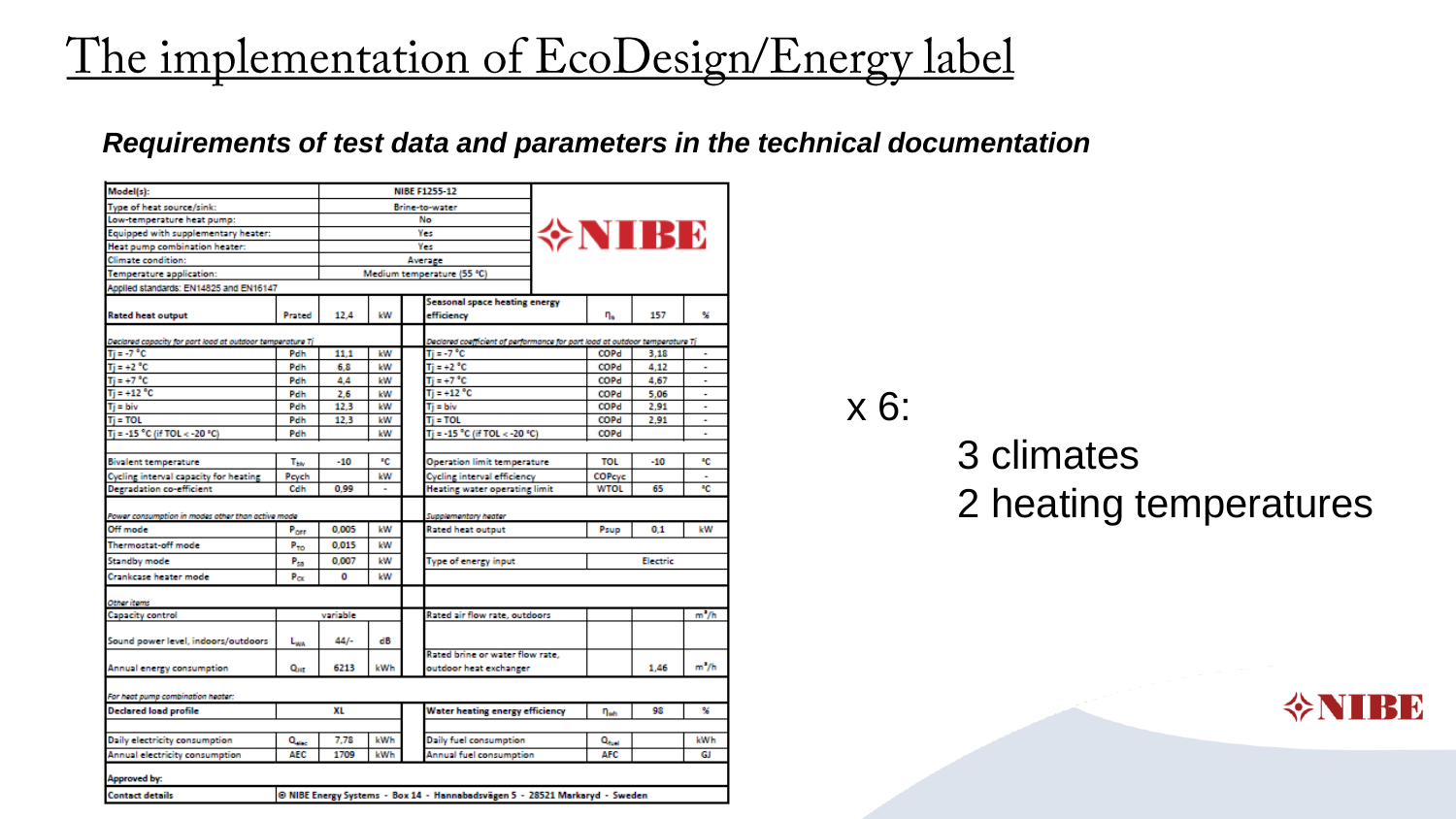*Requirements of test data and parameters in the technical documentation*

### Technical data for Storage tanks

Volume, L Standing loss, W

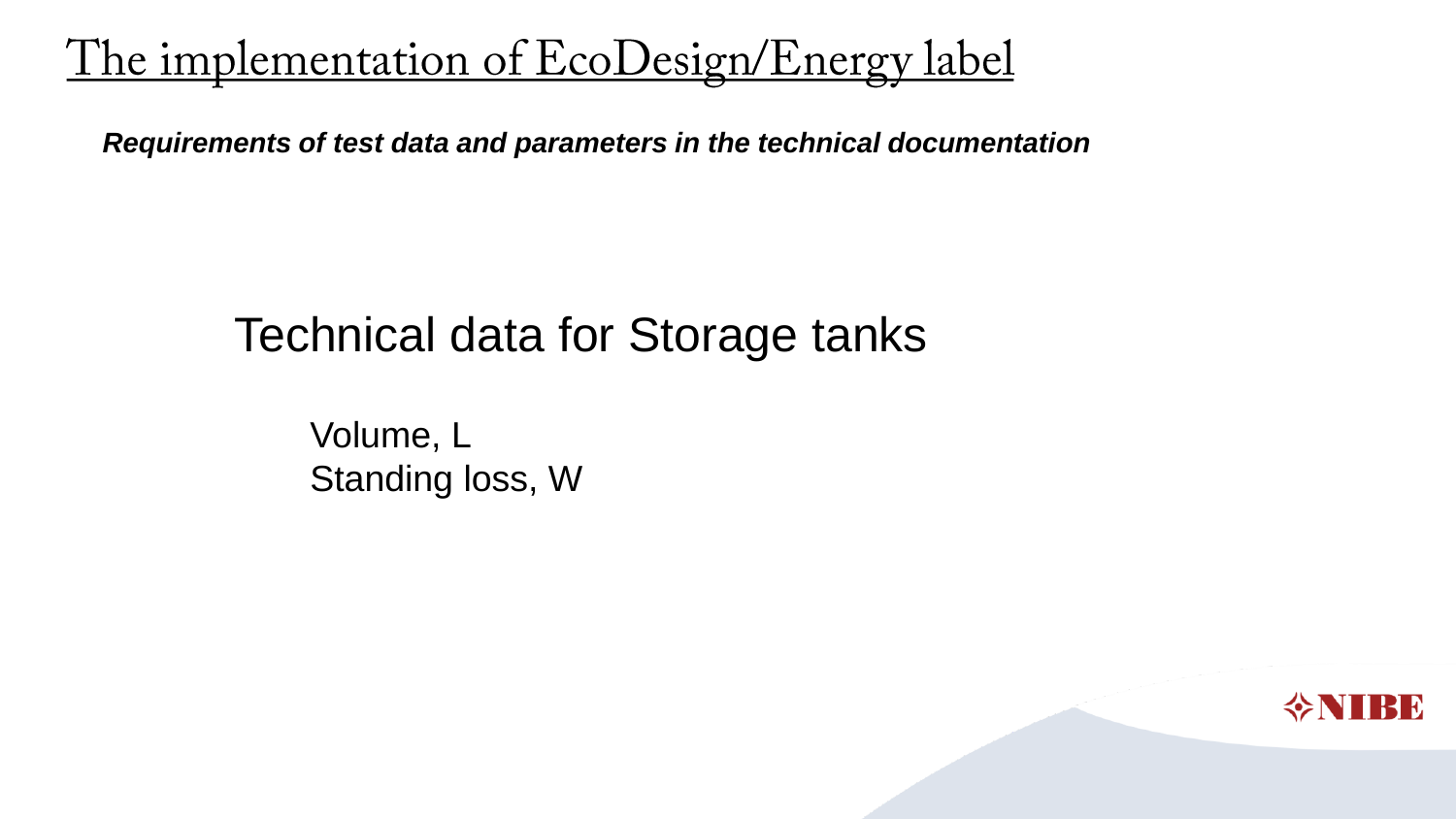<u>Summary of the implementation of Energy label/EcoDesign</u>

Alot of work and resources for:

- Interpretation of the regulations
- Testing and calculation
- Developing tools for sales/installers
- Preparing web sites and documentation
- Administration
- Educating the organisation

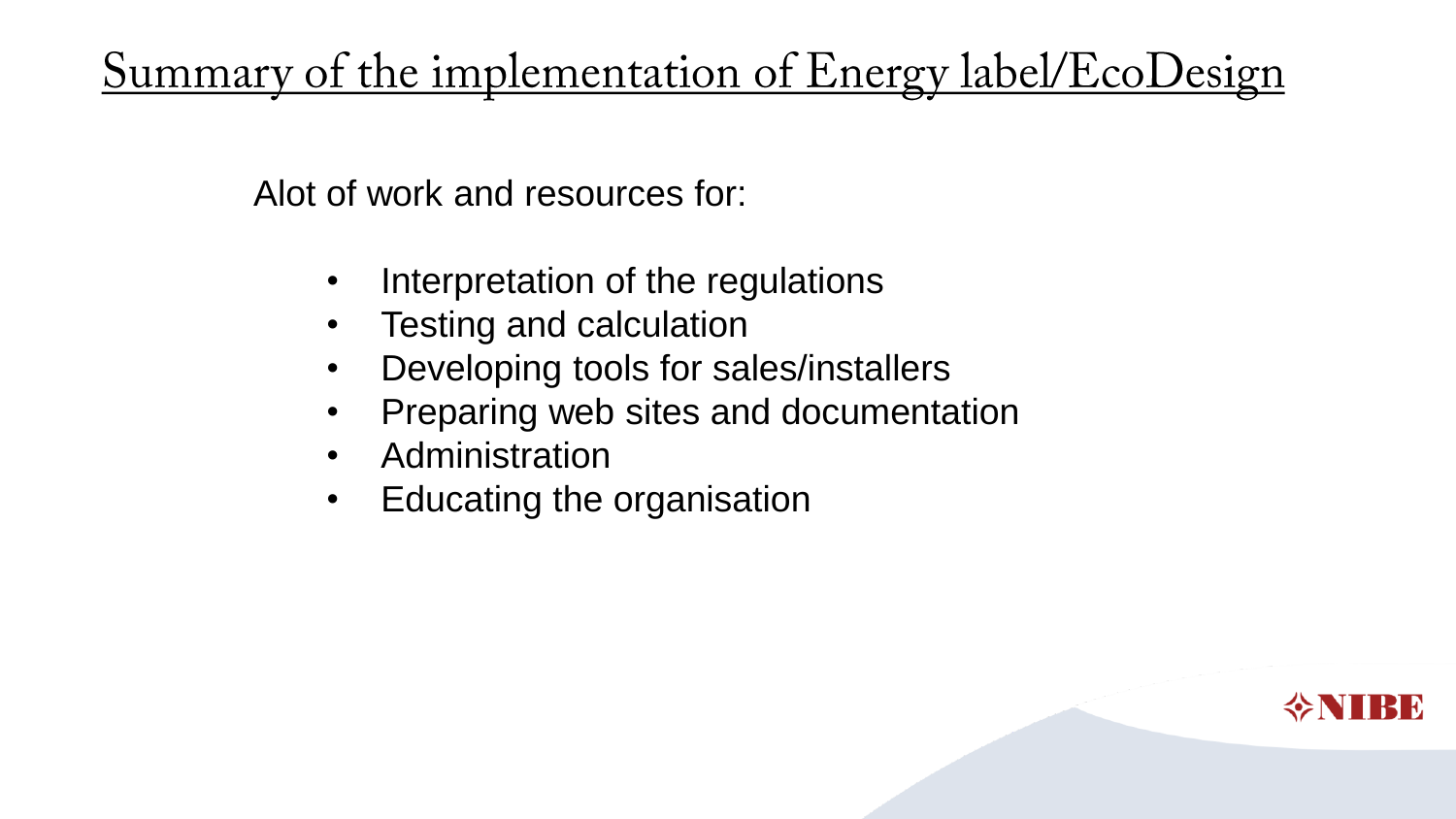<u>After implementation – reactions from the Market</u>

# *Very quiet!*

- The energy label and the efficiency classes
	- o *Recognized and simple to understand, A is better than B etc*
- The product fiche and technical data
	- o *Too difficult for most end-consumers and even installers to understand!*

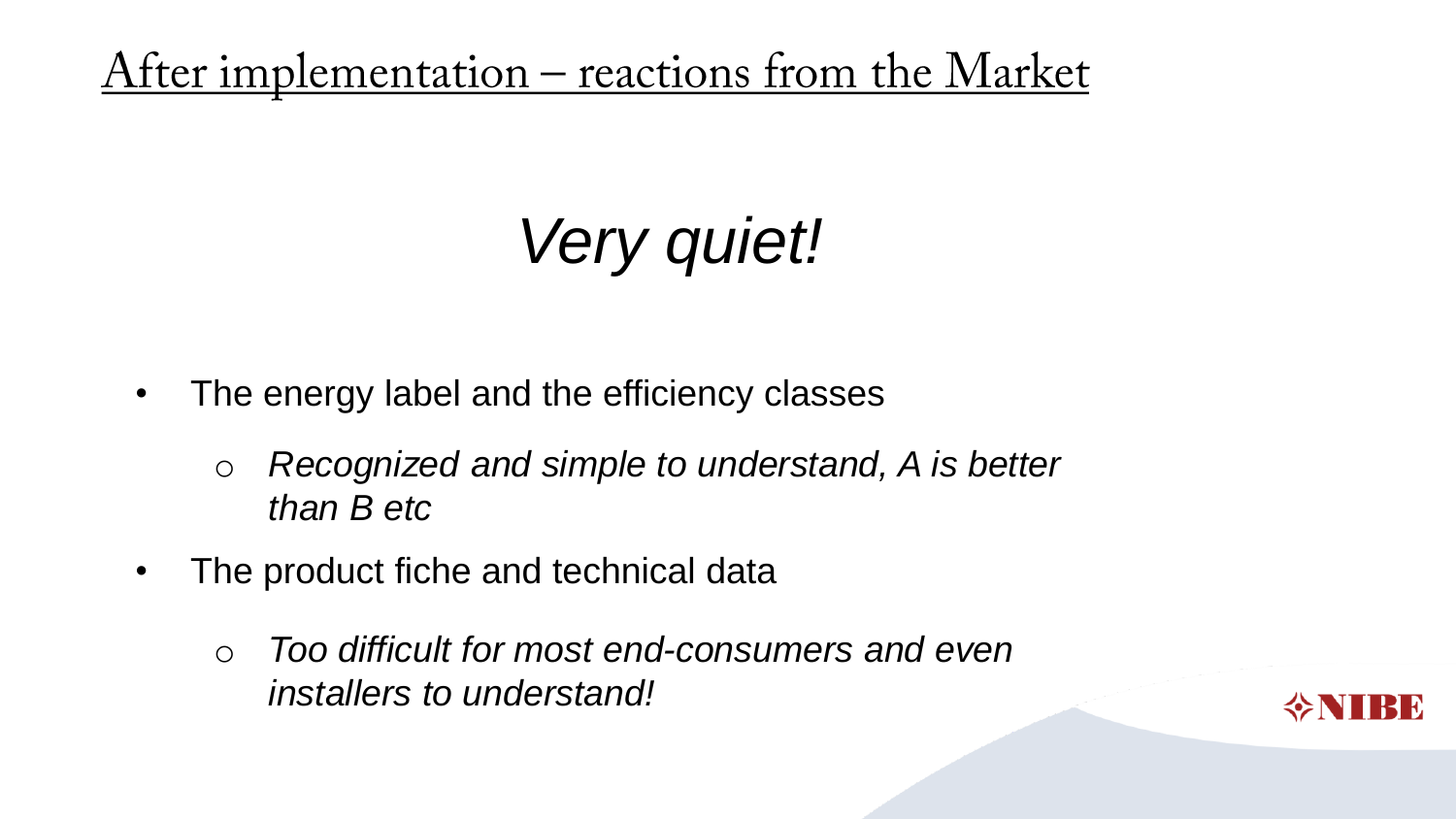### *The heat pump market*



令NIBE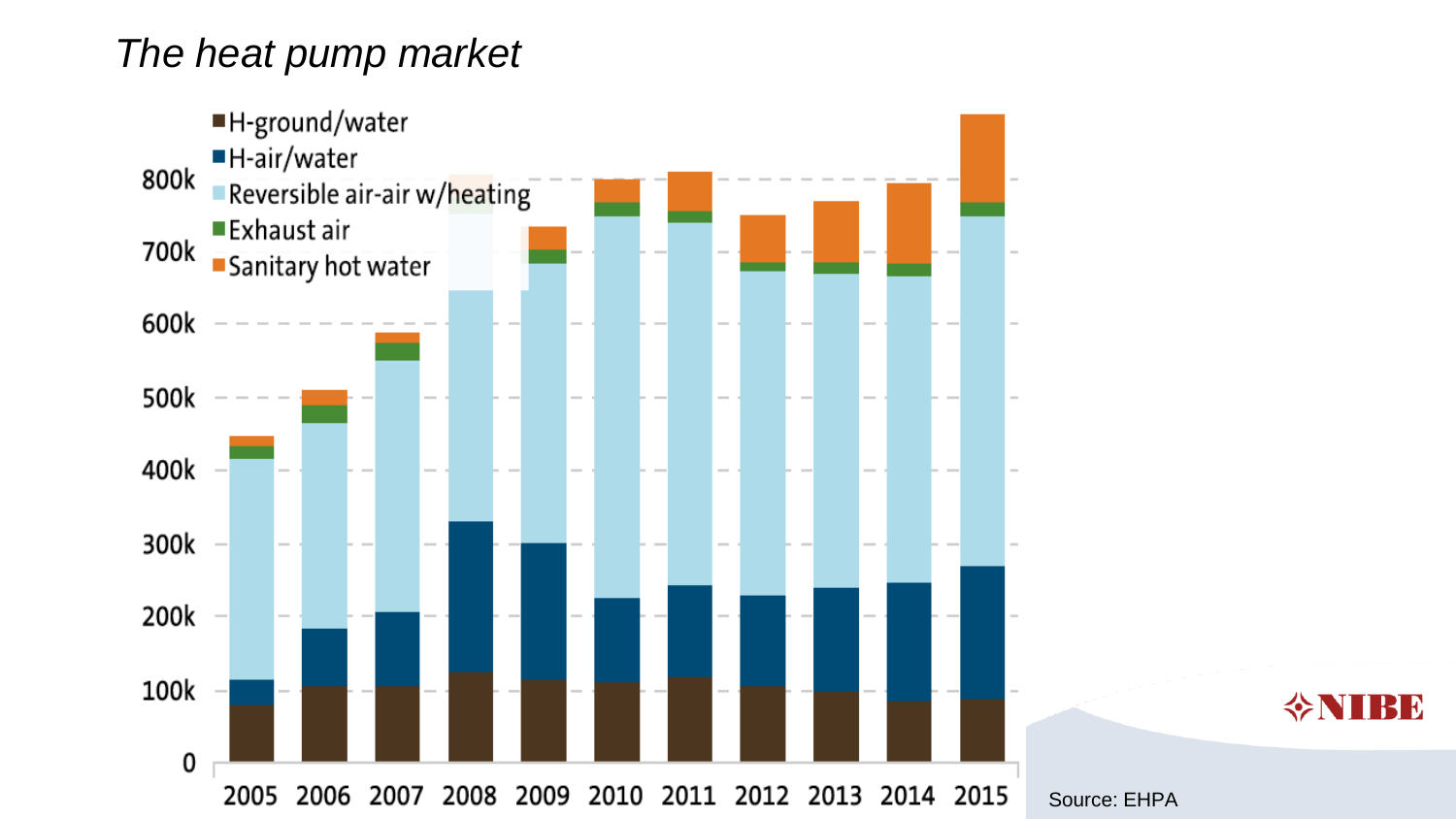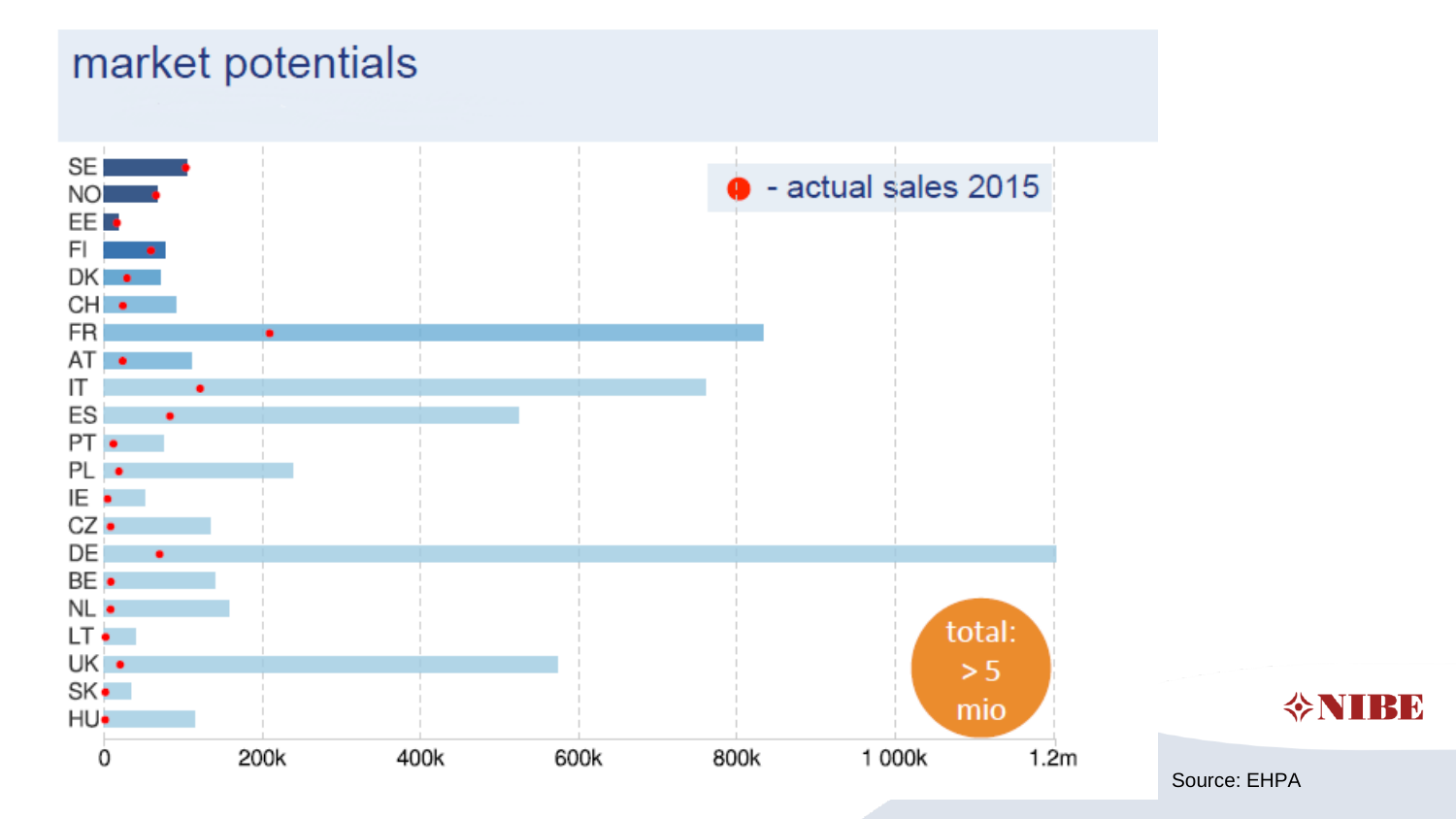## Energy label in the future

- Energy label is a good tool for the end-custumers!
- Keep it as simple as possible, but dont leave out crucial information
- Keep all heating technologies in the same Lot
- Primary Energy Factor is decisive for electrical driven products PEF must reflect the present situation and the future – not history
- Development of standards must continue so all technologies can be fairly compared